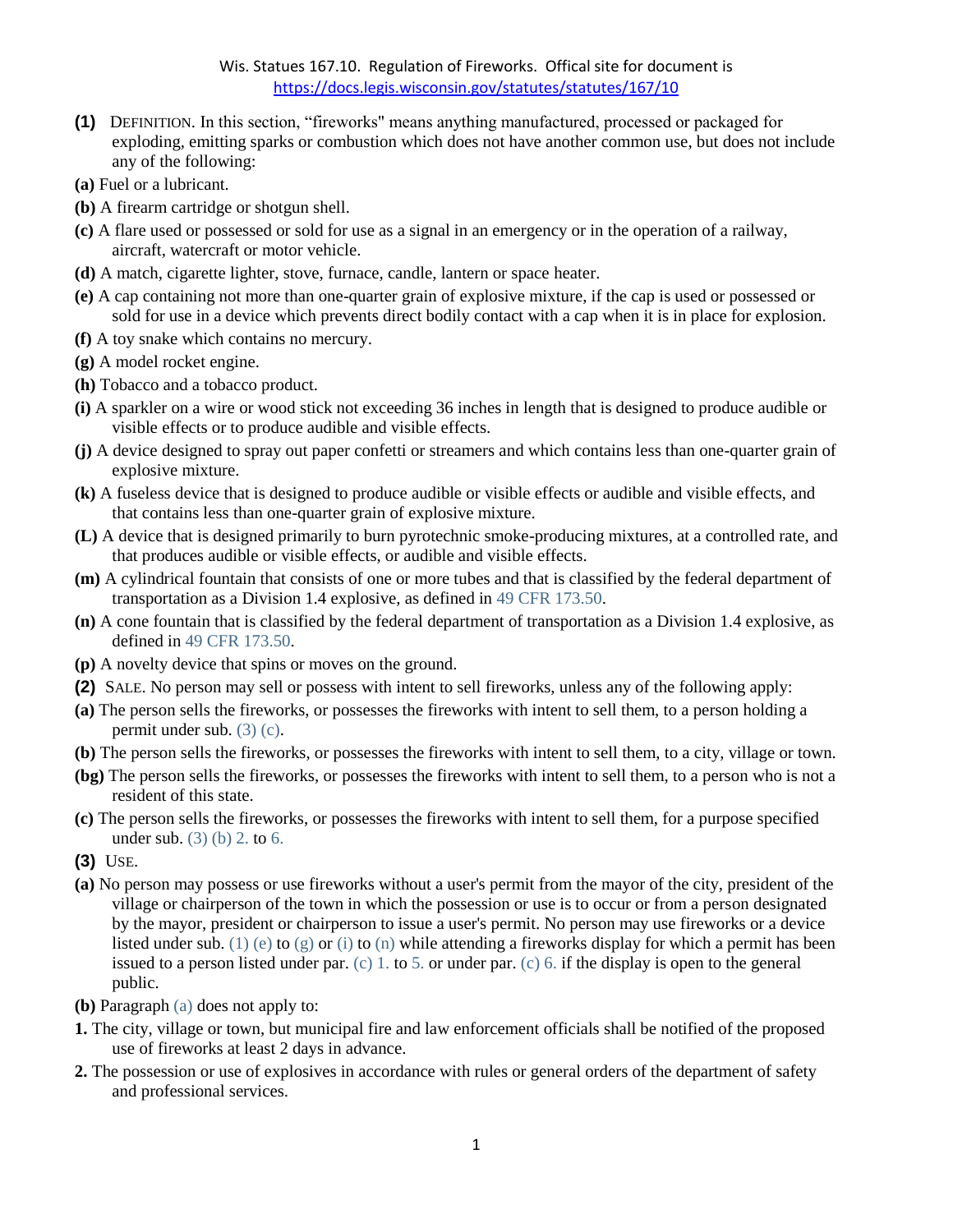- **3.** The disposal of hazardous substances in accordance with rules adopted by the department of natural resources.
- **4.** The possession or use of explosive or combustible materials in any manufacturing process.
- **5.** The possession or use of explosive or combustible materials in connection with classes conducted by educational institutions.
- **6.** A possessor or manufacturer of explosives in possession of a license or permit under [18 USC 841](https://docs.legis.wisconsin.gov/document/usc/18%20USC%20841) to [848](https://docs.legis.wisconsin.gov/document/usc/18%20USC%20848) if the possession of the fireworks is authorized under the license or permit.
- **7.** Except as provided in par. [\(bm\),](https://docs.legis.wisconsin.gov/document/statutes/167.10(3)(bm)) the possession of fireworks in any city, town or village while transporting the fireworks to a city, town or village where the possession of the fireworks is authorized by permit or ordinance.
- **8.** The possession of fireworks by a person who is not a resident of this state if the person does not use the fireworks in this state.
- **(bm)** Paragraph [\(a\)](https://docs.legis.wisconsin.gov/document/statutes/167.10(3)(a)) applies to a person transporting fireworks under par. [\(b\) 7.](https://docs.legis.wisconsin.gov/document/statutes/167.10(3)(b)7.) if, in the course of transporting the fireworks through a city, town, or village, the person remains in that city, town, or village for a period of at least 72 hours.
- **(c)** A permit under this subsection may be issued only to the following persons:
- **1.** A public authority.
- **2.** A fair association.
- **3.** An amusement park.
- **4.** A park board.
- **5.** A civic organization.
- **6.** Any individual or group of individuals. A permit issued to a group of individuals confers the privileges under the permit to each member of the group.
- **7.** An agricultural producer for the protection of crops from predatory birds or animals.
- **(d)** A person issued a permit for crop protection shall erect appropriate warning signs disclosing the use of fireworks for crop protection.
- **(e)** The person issuing a permit under this subsection may require an indemnity bond with good and sufficient sureties or policy of liability insurance for the payment of all claims that may arise by reason of injuries to person or property from the handling, use or discharge of fireworks under the permit. The bond or policy, if required, shall be taken in the name of the city, village or town wherein the fireworks are to be used, and any person injured thereby may bring an action on the bond or policy in the person's own name to recover the damage the person has sustained, but the aggregate liability of the surety or insurer to all persons shall not exceed the amount of the bond or policy. The bond or policy, if required, together with a copy of the permit shall be filed in the office of the clerk of the city, village or town.
- **(f)** A permit under this subsection shall specify all of the following:
- **1.** The name and address of the permit holder.
- **2.** The date on and after which fireworks may be purchased.
- **3.** The general kind and approximate quantity of fireworks which may be purchased.
- **4.** The date or dates and location of permitted use.
- **5.** Other special conditions prescribed by ordinance.
- **(fm)** If a city, village, or town requires that a user's permit be signed or stamped, a person who is authorized to issue the permit under par. [\(a\)](https://docs.legis.wisconsin.gov/document/statutes/167.10(3)(a)) may sign or stamp the permit before the permit is issued rather than signing or stamping the permit at the time that it is issued.
- **(g)** A copy of a permit under this subsection shall be given to the municipal fire or law enforcement official at least 2 days before the date of authorized use. This paragraph does not apply to a permit authorizing only the sale or possession of fireworks that are classified by the federal department of transportation as Division 1.4 explosives, as defined in [49 CFR 173.50.](https://docs.legis.wisconsin.gov/document/cfr/49%20CFR%20173.50)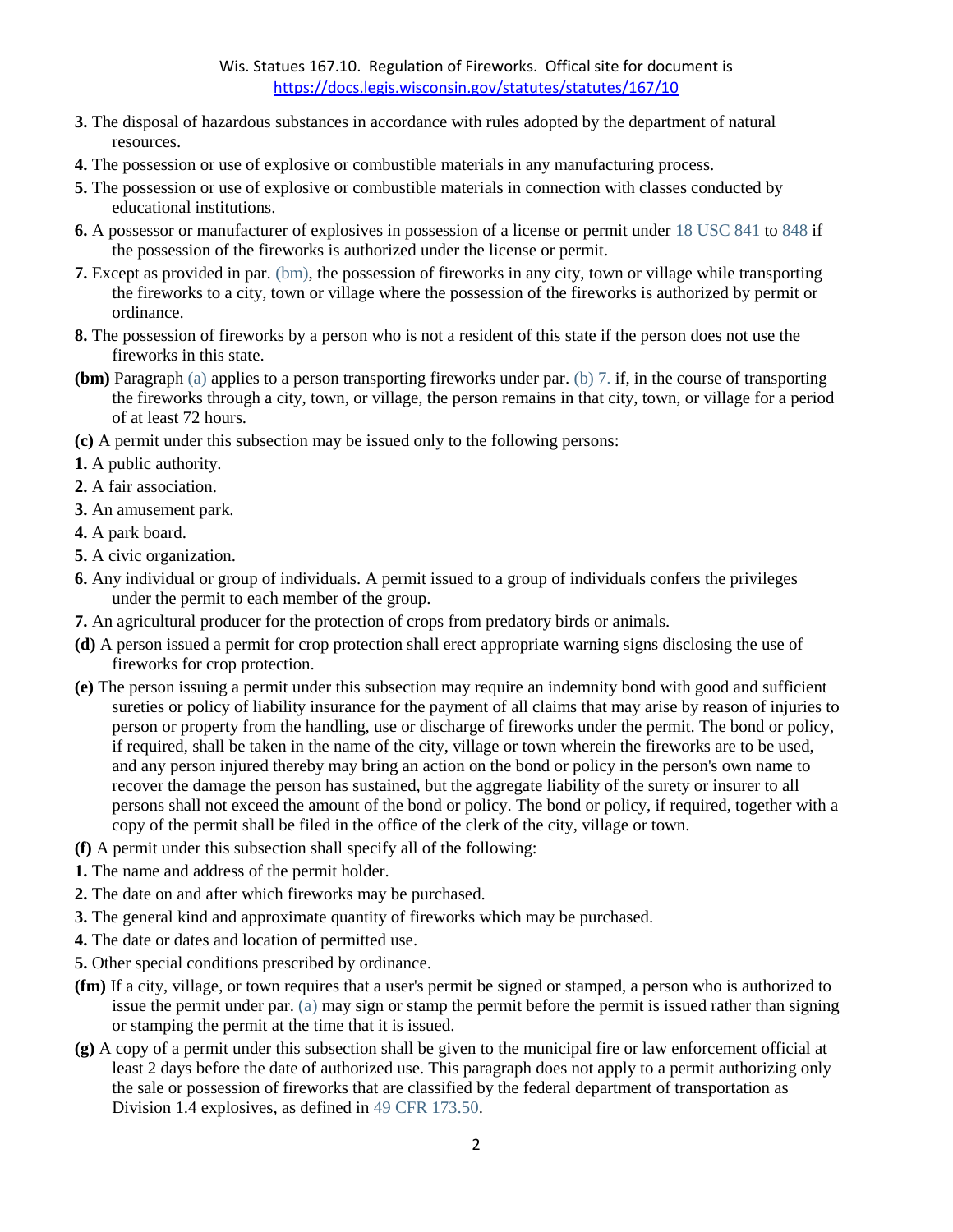## Wis. Statues 167.10. Regulation of Fireworks. Offical site for document is <https://docs.legis.wisconsin.gov/statutes/statutes/167/10>

- **(h)** A permit under this subsection may not be issued to a minor.
- **(4)** OUT-OF-STATE AND IN-STATE SHIPPING. This section does not prohibit a vendor from selling fireworks to a nonresident person or to a person or group granted a permit under sub. [\(3\) \(c\) 1.](https://docs.legis.wisconsin.gov/document/statutes/167.10(3)(c)1.) to [7.](https://docs.legis.wisconsin.gov/document/statutes/167.10(3)(c)7.) A vendor that ships fireworks sold under this subsection shall package and ship the fireworks in accordance with applicable state and federal law.
- **(5)** LOCAL REGULATION.
- **(a)** Subject to pars. [\(b\)](https://docs.legis.wisconsin.gov/document/statutes/167.10(5)(b)) to [\(e\),](https://docs.legis.wisconsin.gov/document/statutes/167.10(5)(e)) a city, village, town or county may enact an ordinance for any of the following:
- **1.** Defining "fireworks" to include all items included under sub. [\(1\) \(intro.\)](https://docs.legis.wisconsin.gov/document/statutes/167.10(1)(intro.)) and anything under sub. [\(1\)](https://docs.legis.wisconsin.gov/document/statutes/167.10(1)(e))  [\(e\),](https://docs.legis.wisconsin.gov/document/statutes/167.10(1)(e)) [\(f\),](https://docs.legis.wisconsin.gov/document/statutes/167.10(1)(f)) [\(i\),](https://docs.legis.wisconsin.gov/document/statutes/167.10(1)(i)) [\(j\),](https://docs.legis.wisconsin.gov/document/statutes/167.10(1)(j)) [\(k\),](https://docs.legis.wisconsin.gov/document/statutes/167.10(1)(k)) [\(L\),](https://docs.legis.wisconsin.gov/document/statutes/167.10(1)(L)) [\(m\)](https://docs.legis.wisconsin.gov/document/statutes/167.10(1)(m)) and [\(n\).](https://docs.legis.wisconsin.gov/document/statutes/167.10(1)(n))
- **2.** Prohibiting the sale, possession or use, as defined by ordinance, of fireworks.
- **3.** Regulating the sale, possession or use, as defined by ordinance, of fireworks.
- **(b)** An ordinance under par. [\(a\)](https://docs.legis.wisconsin.gov/document/statutes/167.10(5)(a)) may not be less restrictive in its coverage, prohibition or regulation than this section but may be more restrictive than this section.
- **(d)** A county ordinance enacted under par. [\(a\)](https://docs.legis.wisconsin.gov/document/statutes/167.10(5)(a)) does not apply and may not be enforced within any city, village or town that has enacted or enacts an ordinance under par. [\(a\).](https://docs.legis.wisconsin.gov/document/statutes/167.10(5)(a))
- **(e)** Notwithstanding par. [\(a\)](https://docs.legis.wisconsin.gov/document/statutes/167.10(5)(a)) or par. [\(b\),](https://docs.legis.wisconsin.gov/document/statutes/167.10(5)(b)) no city, village, town or county may enact an ordinance that prohibits the possession of fireworks in that city, town, village or county while transporting the fireworks to a city, town, village or county where the possession of the fireworks is authorized by permit or ordinance.
- **(6)** STORAGE AND HANDLING.
- **(a)** No wholesaler, dealer or jobber may store or handle fireworks in premises unless the premises are equipped with fire extinguishers approved by the fire official of the municipality where the premises are located.
- **(b)** No person may smoke where fireworks are stored or handled.
- **(c)** A person who stores or handles fireworks shall notify the fire official of the municipality in which the fireworks are stored or handled of the location of the fireworks.
- **(d)** No wholesaler, dealer or jobber may store fireworks within 50 feet of a dwelling.
- **(e)** No person may store fireworks within 50 feet of a public assemblage or place where gasoline or volatile liquid is dispensed in quantities exceeding one gallon.
- **(6m)** LICENSING AND INSPECTING MANUFACTURERS.
- **(a)** No person may manufacture in this state fireworks or a device listed under sub. [\(1\)](https://docs.legis.wisconsin.gov/document/statutes/167.10(1)(e))  [\(e\),](https://docs.legis.wisconsin.gov/document/statutes/167.10(1)(e)) [\(f\)](https://docs.legis.wisconsin.gov/document/statutes/167.10(1)(f)) or [\(i\)](https://docs.legis.wisconsin.gov/document/statutes/167.10(1)(i)) to [\(n\)](https://docs.legis.wisconsin.gov/document/statutes/167.10(1)(n)) without a fireworks manufacturing license issued by the department of safety and professional services under par. [\(d\).](https://docs.legis.wisconsin.gov/document/statutes/167.10(6m)(d))
- **(b)** No person may manufacture in this state fireworks or a device listed under sub. [\(1\)](https://docs.legis.wisconsin.gov/document/statutes/167.10(1)(e))  [\(e\),](https://docs.legis.wisconsin.gov/document/statutes/167.10(1)(e)) [\(f\)](https://docs.legis.wisconsin.gov/document/statutes/167.10(1)(f)) or [\(i\)](https://docs.legis.wisconsin.gov/document/statutes/167.10(1)(i)) to [\(n\)](https://docs.legis.wisconsin.gov/document/statutes/167.10(1)(n)) unless the person complies with the rules of the department of safety and professional services promulgated under par. [\(e\).](https://docs.legis.wisconsin.gov/document/statutes/167.10(6m)(e))
- **(c)** Any person who manufactures in this state fireworks or a device listed under sub. [\(1\)](https://docs.legis.wisconsin.gov/document/statutes/167.10(1)(e))  [\(e\),](https://docs.legis.wisconsin.gov/document/statutes/167.10(1)(e)) [\(f\)](https://docs.legis.wisconsin.gov/document/statutes/167.10(1)(f)) or [\(i\)](https://docs.legis.wisconsin.gov/document/statutes/167.10(1)(i)) to [\(n\)](https://docs.legis.wisconsin.gov/document/statutes/167.10(1)(n)) shall provide the department of safety and professional services with a copy of each federal license issued under [18 USC 843](https://docs.legis.wisconsin.gov/document/usc/18%20USC%20843) to that person.
- **(d)** The department of safety and professional services shall issue a 4-year license to manufacture fireworks or devices listed under sub. [\(1\) \(e\),](https://docs.legis.wisconsin.gov/document/statutes/167.10(1)(e)) [\(f\),](https://docs.legis.wisconsin.gov/document/statutes/167.10(1)(f)) or [\(i\)](https://docs.legis.wisconsin.gov/document/statutes/167.10(1)(i)) to [\(n\)](https://docs.legis.wisconsin.gov/document/statutes/167.10(1)(n)) to a person who complies with the rules of the department promulgated under par. [\(e\).](https://docs.legis.wisconsin.gov/document/statutes/167.10(6m)(e)) The department may not issue a license to a person who does not comply with the rules promulgated under par. [\(e\).](https://docs.legis.wisconsin.gov/document/statutes/167.10(6m)(e)) The department may revoke a license under this subsection for the refusal to permit an inspection at reasonable times by the department or for a continuing violation of the rules promulgated under par. [\(e\).](https://docs.legis.wisconsin.gov/document/statutes/167.10(6m)(e))
- **(e)** The department of safety and professional services shall promulgate rules to establish safety standards for the manufacture in this state of fireworks and devices listed under sub. [\(1\) \(e\),](https://docs.legis.wisconsin.gov/document/statutes/167.10(1)(e)) [\(f\)](https://docs.legis.wisconsin.gov/document/statutes/167.10(1)(f)) or [\(i\)](https://docs.legis.wisconsin.gov/document/statutes/167.10(1)(i)) to [\(n\).](https://docs.legis.wisconsin.gov/document/statutes/167.10(1)(n))